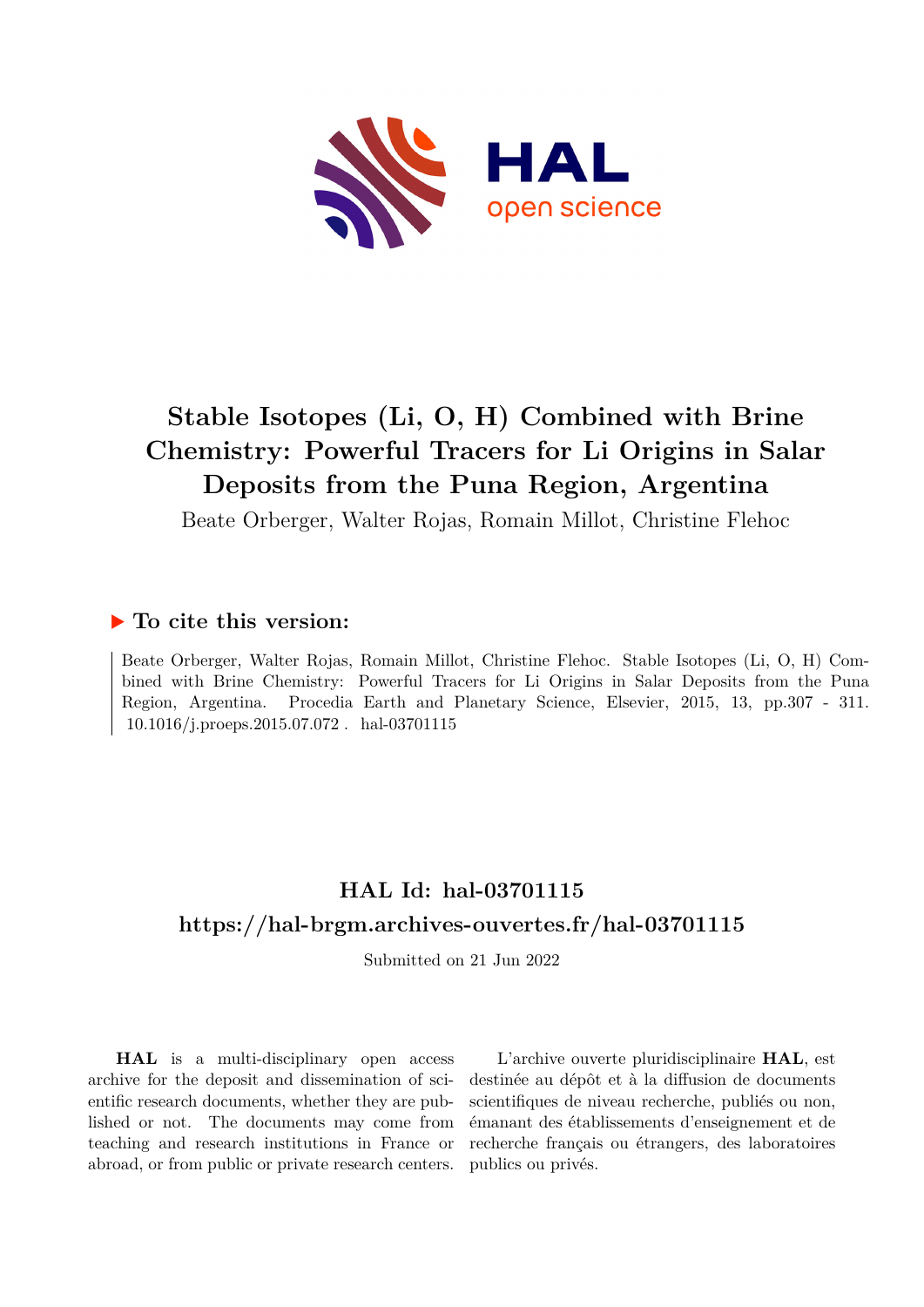

Available online at www.sciencedirect.com



Procedia **Earth and Planetary Science** 

Procedia Earth and Planetary Science 13 (2015) 307 - 311

### 11th Applied Isotope Geochemistry Conference, AIG-11 BRGM

## Stable isotopes (Li, O, H) combined with brine chemistry: powerful tracers for Li origins in Salar deposits from the Puna region, Argentina.

Beate Orberger\*, Walter Rojas\*\*, Romain Millot \*\*\*, Christine Flehoc\*\*\*

*\*ERAMET RESEARCH, Avenue Albert Einstein, 78190 Trappes, France; beate.orberger@erametgroup.com \*\* Eramine Sudamerica SA, Las Margaritas 43, 4400Salta Capital, Argentina ;\*\*\*BRGM, French Geological Survey, 3 Avenue Claude Guillemin, BP 36009, 45060 Orléans, France*

#### **Abstract**

.

Future improving of the innovative technology of Lithium air batteries correlates with an increased demand for Liresources. We analyzed and compared stable isotopic compositions from 4 Argentinean Li rich salars. The Pozuelos (PS), Centenario (CN), Ratones (RT) and Hombre Muerte (HM) belong to the world class brine resources of the Atacama triangle. CN has a halite core surrounded by fine grained clastic sediments, while RT comprises lesser evaporates, but coarser grained volcanoclastics. Two Cl-Na SO<sub>4</sub> brine aquifers (down to 250 m depth) host several hundreds of mg/l of Li. The surface waters are characterized by Li < 7 mg/l,  $\delta'$ Li of ≈ 9.5,  $\delta$ D: -66 ‰ and  $\delta^{18}O_{SMOW}$ -7.8 ‰. The stable isotopic composition differs slightly from the upper aquifer ( $\delta^7$ Li ≈9.2 ‰,  $\delta$ D -47.2 ‰ and  $\delta^{18}O_{SMOW}$  -0.8 ‰) to the lower aquifer ( $\delta^{7}Li$ : 9.7 ‰,  $\delta D$ : -51.6 ‰ and  $\delta^{18}O_{SMOW}$ : -1.7 ‰). The dominant source of Li is related to water–rock interactions (surface, saline waters with andesites, pegmatites, pyroclastics). The comparison of our RT and CN data to those of the close-by PS and HM, shows that each salars has its own geological, hydrological and climate history which can be defined by crossing isotope tracers. However, the development of pertinent isotopic regional and local exploration proxies, needs identical data sets on systematically defined samples of the same aquifer type, on country rocks and minerals.

*Keywords:* Lithium isotopes, oxygen and hydrogen isotopes, brine, salar, Argentina,

© 2015 Published by Elsevier B.V. This is an open access article under the CC BY-NC-ND license (http://creativecommons.org/licenses/by-nc-nd/4.0/).

Peer-review under responsibility of the scientific committee of AIG-11

\* Corresponding author. Tel.: 0684445150 *E-mail address:* beate.orberger@erametgroup.com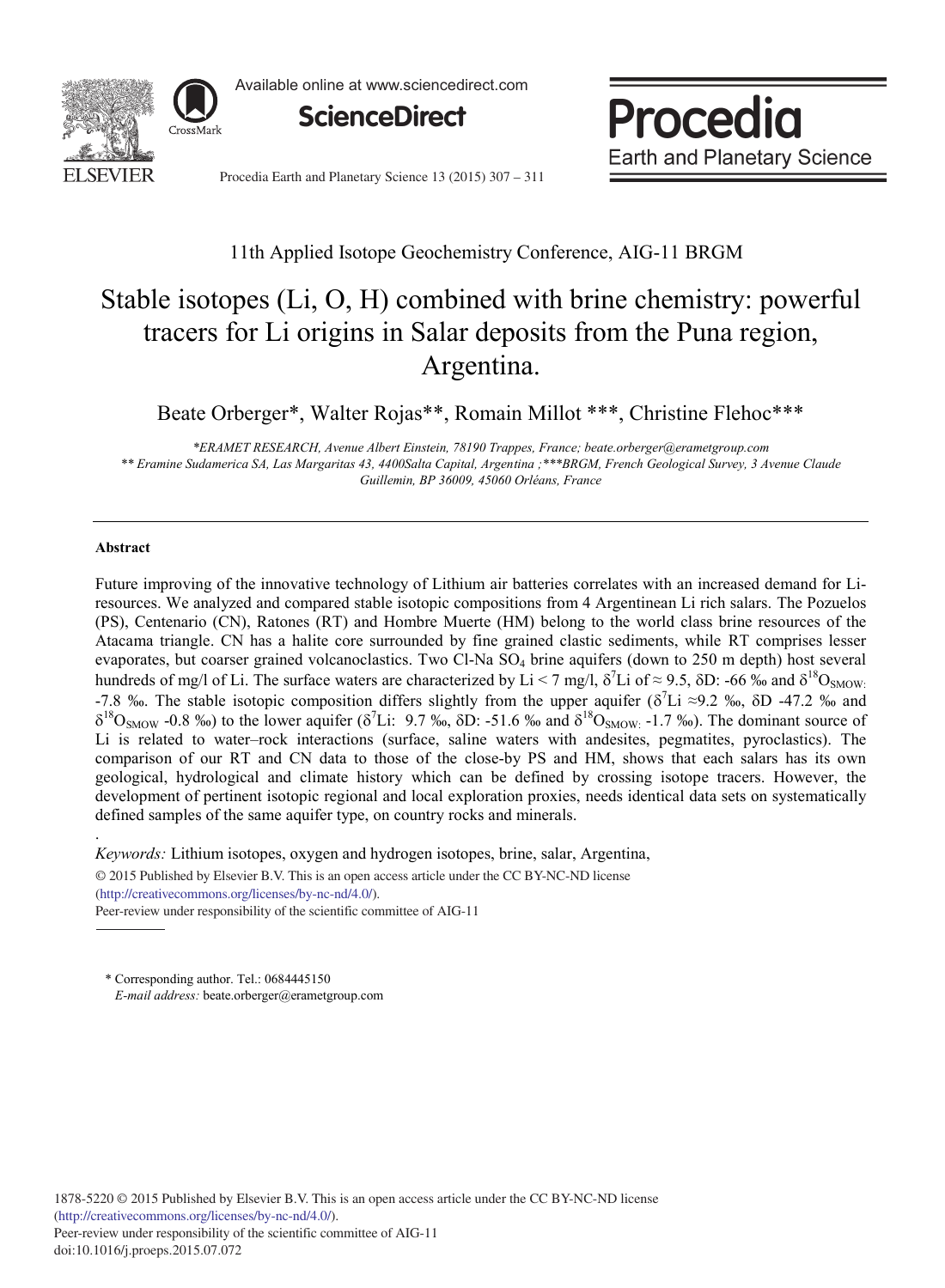#### **1. Introduction**

Recently Li air batteries represent an innovative technology as theoretically, its performance in high energy density could be similar as that of gasoline. Improving this technology will extend the market for electric vehicles and consequently increase the demand of Lithium. Research on Li-brine deposits is challenged by defining Liconcentrations, its sources and enrichment processes in order to develop further exploration tools. Stable isotopes (Li, O, H) may represent powerful tracers in these domains (e.g. 1, 2, 3). The Altiplano (3700-4000 m) in the Andes, hosts the world's most important Li brine deposits. These deposits were formed during the successive aridification and final isolation of the Atacama Desert and reduced erosion, and are related to the complex tectono-magmatic history (4, 5). Variable sources (leaching of the basin host rocks, geothermal and/or hydrothermal activity related to geodynamic settings) are suggested (e.g. 2, 3, 4). Brine-rock interactions and climate variations may have modified the brine composition in time. This paper presents new results from two mixed siliciclastic-evaporite salars, the Centenario (CN) and Ratones (RT) and compares its brine characteristics and stable isotope composition and chemistries to that of the Hombre Muerte (HM) and Pozuelos salars (PS: 2, 3, 6).

#### **2. Geological Setting**

The four salars (approximately NNE-SSW oriented; Fig. 1, 7) belong to a basin and range province, a result of thrusting, uplift and volcanic activities, originated from the large shallow Altiplano-Puna magma body scale. PS (83 km<sup>2</sup>) is limited to the NW and SE by Ordovician volcanic and sedimentary rocks, to the N, NE, W and SSW by Tertiary polymict conglomerates, salt banks and tuffs discordantly overlain by Quaternary alluviums and lacustrine sediments (halite to the N, E and W; ulexite to the N (6). E-W compression compartimentalized the basin into the sandy halite and halite basin (N), and the more clastic basin (S). The CN-RT basin (total surface: 1730 km<sup>2</sup>) is bordered to the E by Precambrian crystalline rocks, Paleozoic granites, low-grade metamorphic sedimentary rocks and volcanics, to the N and to the W by Miocene sedimentary rocks and andesites, as well as Paleozoic metamorphic rocks, to the S by Quaternary andesites. The basins are filled episodically by clastic sediments from the drainage basin (W and E), gypsum and borate evaporated under semi to arid climate conditions since Miocene. Late-stage fills (< 100 years) are calcite-gypsum-halite (7). The two salars are separated by an alluvial fan to the E. The CN and RT sub basins are separated by a rotated fault block, which are connected by a paleochannel (8). HM  $(\approx 600 \text{ km}^2)$  is a complex structure bordered by Paleozoic sedimentary rocks and locally Quaternary mafic lava to the N, W, S; to the E by Miocene sedimentary rocks and Quaternary mafic lava occur (9).



The basin is filled with  $\approx 1000 \text{ km}^3$  of ignimbrite and recent scoria (e.g. 10 and papers therein). The salar is compartmentalized with a halite depot center to W of the major NNW-SSE oriented fault. The Li contents of PS, CT, RT vary from ≈250 to ≈800 mg/L (6), lower than those of HM (≈ 400 - 950 mg/L (2)).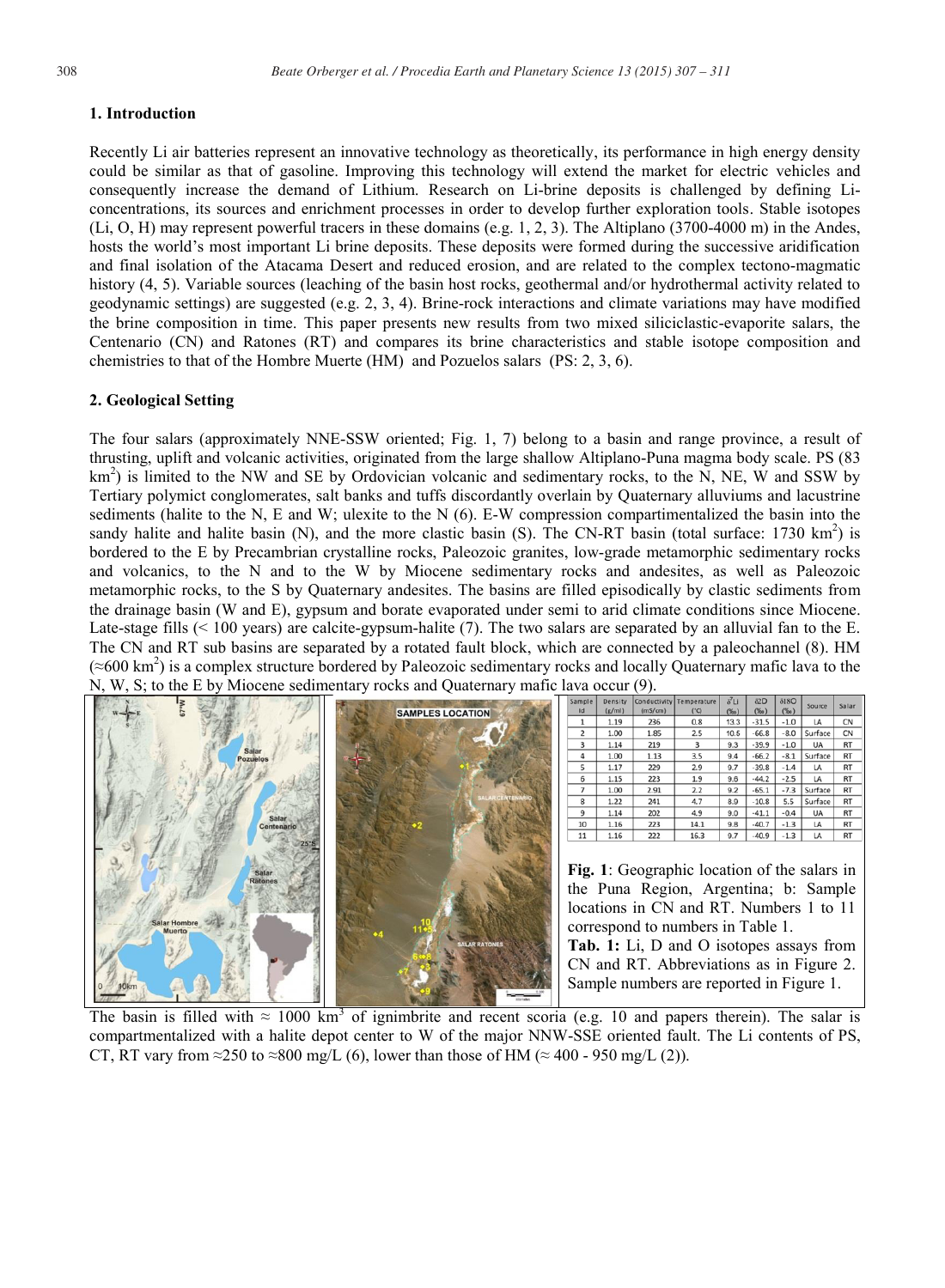#### **3. Analytical Methods**

Brine densities and temperatures were measured in situ together with conductivity and pH (titration method with methyl orange indicator) (Tab. 1). Chemical analyses were performed at Alex Stuart laboratory (Mendoza, Argentina) for major cations and anions (ion chromatography, ICP). Samples were analysed for stable isotopes at BRGM. Sample preparation and analytical methods are described in (1). The reproducibility for each  $\delta^7$ Li measured is  $\pm$  0.5‰,  $\delta^{18}O_{SMOW}$ :  $\pm$  0.2 ‰ and  $\delta D_{SMOW}$ :  $\pm$  1.2 ‰.  $\delta^{18}O$  and  $\delta D$  were corrected empirically for the salt effect.

#### **4. Results**

Surface waters are diluted and characterized by low contents of Na  $(0.4 \text{ g/l})$ , Cl  $(0.2 \text{ g/l})$ , SO<sub>4</sub> $(0.7 \text{ g/l})$  and Li (< 10 mg/l), low  $\delta D$  (-66 ‰) and  $\delta^{18}O$  (-7.8 ‰). They have an average  $\delta^{7}Li$  of 9.5 ‰. However, one surface sample from RT show unusual high Na, Cl, Li and SO<sub>4</sub> contents (> 10g/l). This sample has highest  $\delta$ D (-26.3 ‰) and  $\delta^{18}$ O (+5.9 ‰), and lowest  $\delta^7$ Li values (8.9 ‰). The brines of both salars can be classified as Cl-Na (≈70g/l Na, ≈150 g/l Cl) with high SO<sub>4</sub> contents (>10 g/l). Lithium contents of a few hundred mg/l are positively correlated with the Cl content and the total cation contents. However,  $\delta^7$ Li values in the upper aquifers are slightly lower (9.2 ‰) compared to the lower aquifers (9.7 ‰). However the CN upper aquifer shows highest  $\delta^7$ Li value of 13.3 ‰.  $\delta$ D and  $\delta^{18}$ O are slightly higher in the upper aquifer (-47.2 ‰ and -0.8 ‰, respectively) compared to the lower one (-51.6 ‰ and -1.7 ‰, respectively).

#### **5. Discussion and conclusion**

The isotopic differences of the aquifers and surface waters for the four salars are shown in Fig. 2 (2). Generally, in semi-arid regions, evaporation dominates due to an upward hydraulic system, thus it can be suggested that the surface water at RT, with highest Na, Cl and Li contents, represent most likely discharge ponds/seeps rather than recharge areas (11). Upper aquifers have higher  $\delta^{18}O/\delta D$  ratios than the lower ones, while lowest ratios are observed in the surface waters and the highest ratio in the RT "seep/pond water". All points are located on the evaporation line (Fig. 2). A systematic evaporation trend was also observed for the brines from the PS (3) and the surface waters of HM (2). However the HM subsurface waters plot close to the meteoric water line, which is explained by an evaporation delay related to the lowering of the water table, and water entering HM except the lagoon (2). The surface waters of the western border of the RT and the CN upper aquifers show increasing  $\delta^7$ Li with increasing Cl/Li ratios with a high slope, tracing precipitation of secondary minerals (incorporating lithium and preferentially 6  ${}^{\circ}$ Li). The RT pond water, lower and upper aquifers show also a positive correlation, but with a lower slope, indicating its minor effect on Li isotopic fractionation. The HM Cl/Li ratios in the subsurface waters are higher than in the surface brine reflecting again an evaporation delay due to water influx. Surface waters of the RT/CN salars are low in Cl with variable SO<sub>4</sub> contents, which may reflect interactions with gypsum at the western border of the basin. The CN surface pond has high Cl and very low  $SO_4$  indicating different sources of these elements. The samples of lower and upper aquifers in the RT region are roughly positive correlated, reflecting similar sources of Cl and SO<sub>4</sub> and its enrichment due to evaporation. One sample from the upper aquifer at RT is off this evaporation line, which may imply a higher contribution from sulfides or sulfates. Highly varying Li-isotopic compositions (+12‰ to +20 ‰) from the PS indicate that Li is derived from different sources through water-rock interaction with variable magmatic, metamorphic and sedimentary host rocks. In contrast, the RT and CN  $\delta^7$ Li values are lower and more homogenous; only the RT surface pond water show similar values (3). The HM  $\delta^{18}O$  and  $\delta D$  isotopic compositions show a strong influence of wet and dry climate conditions, but also of freshwater influence which was related to Librine pumping, and Li may be rapidly accumulated during pluvial climate conditions (2). Analyses of Li and  $\delta^7$ Li of the HM country rocks and minerals show that highest Li values are recorded in ignimbrites (≈1000 ppm), and Limicas and Li-phosphate from the basement rocks near Mina de Patos (2). For the RT and CN, the dominant source of Li seems to be derived from leaching of andesites and pegmatites by surface waters and the interaction of brines with the pyroclastic material of the host aquifer. As low  $\delta^7$ Li signatures are not associated to high Li contents, a deep and hot hydrothermal origin can be excluded as a main Li source. Further analyses at RT and CN on the host rocks and minerals, on brines and geothermal springs including Sr isotopic composition would provide further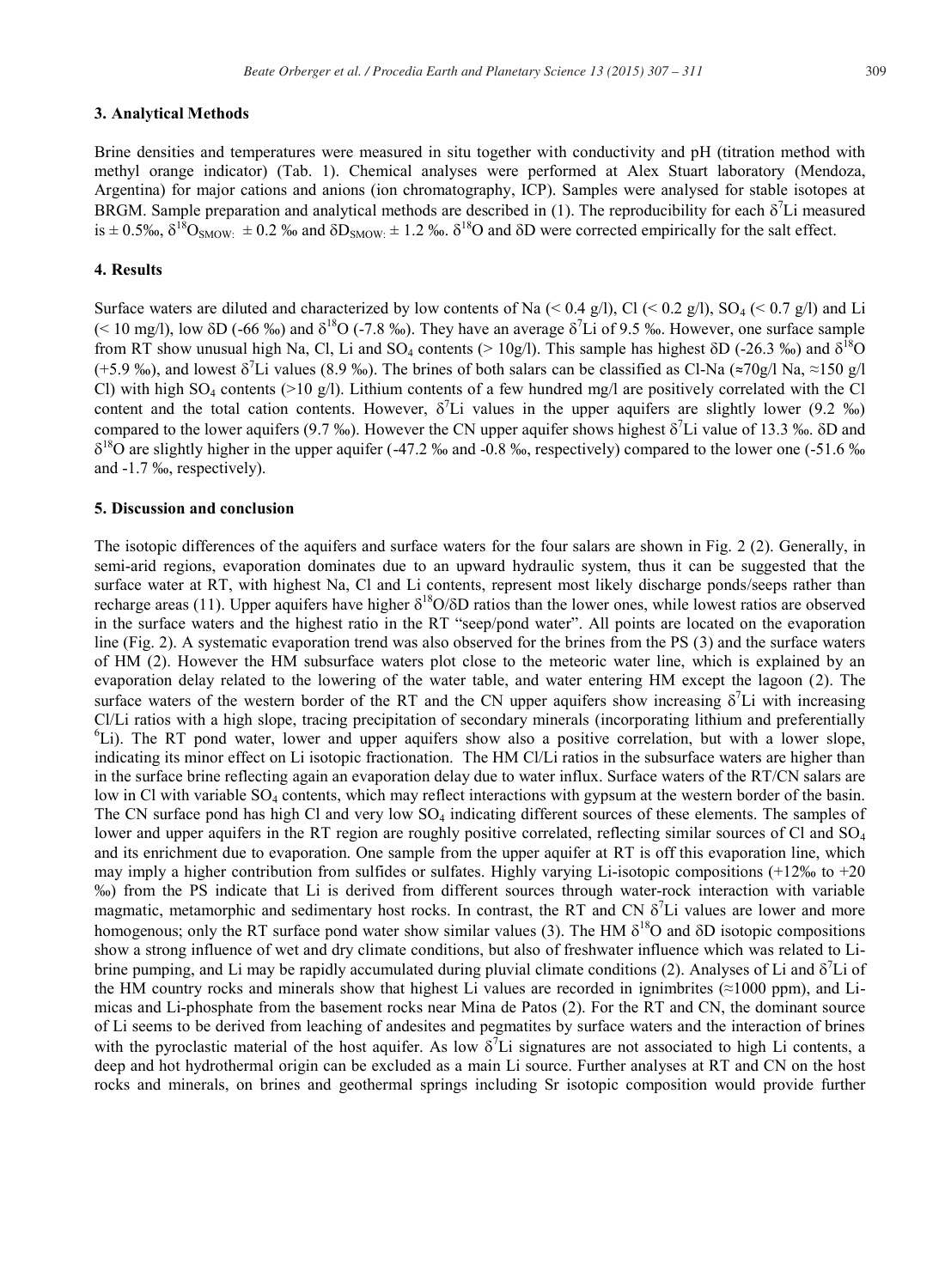proxies for Li exploration. This study shows that, even belonging to the same geographical/geological province, each salars has its own geological, hydrological and local climate history. In order to use the here studied isotopic tracers as more powerful exploration tools in modern and fossil Li-brine regions, it would necessary to compare identical data sets (waters, brines, rocks and minerals) on systematically defined samples.



Fig. 2:  $\delta$ D versus  $\delta^{18}$ O, and C l/Li versus  $\delta^{7}$ Li show distinct populations: surface waters (blue dots), the brines (red squares: lower aquifers, green triangles: upper aquifers). Meteoric water line (12). Data from HM (grey dots): (2)

#### *Acknowledgments*

This project was financed by ERAMINE Sudamerica and ERAMET SA. For logistical and technical help during sampling and sample preparation and analyses the authors thank the staff at Eramine Sudamerica and BRGM.

#### **References**

- 1. Millot, R., Guerrot, C., Innocent, C., Négrel, Ph., Sanjuan, B. (2011). Chemical multi-isotopic (Li-B-Sr-U-H-O) and thermal characterization of Triassic formation waters from the Paris Basin. Chemical Geology, 283, 226- 241.
- 2. Godfrey, L. V., Chan, L. H., Alonso, R. N., Lowenstein, T. K., McDonough, W. F., Houston, J., Li, J., Bobst, A. and Jordan, T. E. 2013. The role of climate in the accumulation of Li-rich brine in the Central Andes. Applied Geochemistry, 38: 92-102.
- 3. Lucassen, F., Korte, L., Kaseman, S., Meixner, A. and Alonso, R. 2013. Source tracing in Li-bearing brines, Salar Pozuelos, NW Argentine. Goldschmidt 2013 Conference Abtracts. P 1648.
- 4. Armijo, R., Lacassin, R., Coudurier-Curveur, A., Carrizo, D. (2015). Coupled tectonic evolution of Andean orogeny and global time. Earth Science Reviews, 143, 1-35.
- 5. Ide, F., Kunasz, I.A. (1989). Origin of Lithium in Salar de Atacama, northern Chile, in Erickson, G.E., Canas Pinochet, M.T., Reiniemund, J.A. (eds.) Geology of the Andes and its relation to hydrocarbon and mineral resources: Circum-Pacific Council for Energy and Mineral Resources Earth Science Series, 11, 165-172.
- 6. Mendoza, R., Rojas, W. Orberger, B., Vie, A. (2012). Geophysical and geochemical exploration : salar de Pozuelos, Salta. 2129A-P¨-R-00001-A. Internal report Bolera Minera - ERAMET 44p.
- 7. Alonso, R.N. (199). Los salares de la Puna y sus recursos evaporiticos, Jujuy, Salta y Caramarca-Puna Plateau of the Central Andes: Annual Review of Earth and Planetary Science, V. 25, 139-174.
- 8. Rojas, W (2015). Personal communication.
- 9. Jordan, T.E., Alonso, R.N., Godfrey, L.V. (1999). Tectonica subsidencia y aguas en el Salr Hombre Muerte, Puna, Argentina: XIV Congresso Geologica Argentino. Vol. 1 254-256.
- 10. Kay, S.M., Coira, B., Wörner, G., Kay, R.W., Singer, B.S. (2010a). Geochemical, isotopic and single crystal 40Ar/39Ar age constraints on the evolution of the Cerro Galan ignimbrites. Bull. Volcanol. Doi 101007.